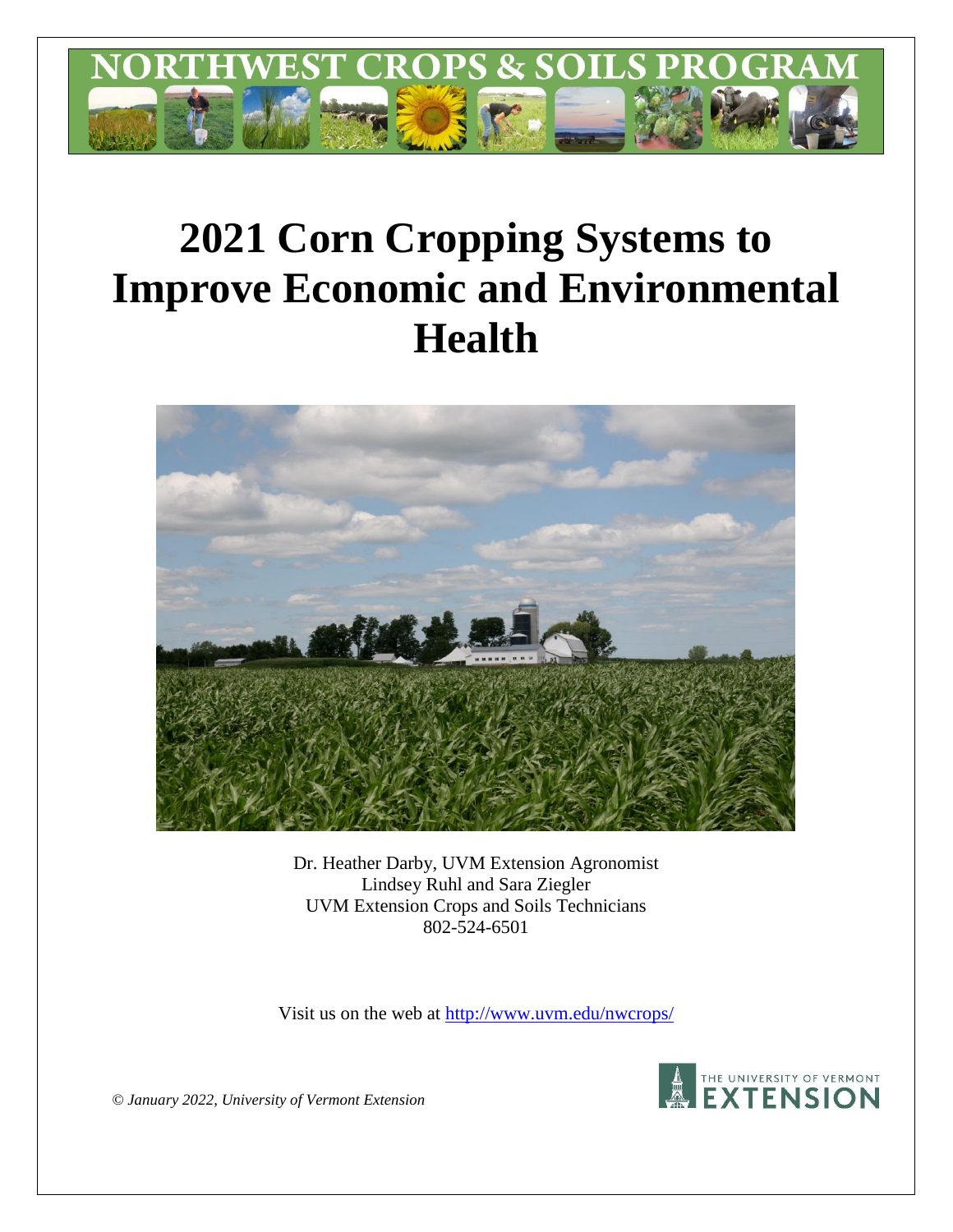## **2021 CORN CROPPING SYSTEMS TO IMPROVE ECONOMIC AND ENVIRONMENTAL HEALTH Dr. Heather Darby, University of Vermont Extension heather.darby[at]uvm.edu**

In 2021, UVM Extension's Northwest Crops & Soils Program continued a multi-year trial at Borderview Research Farm in Alburgh, VT to assess the impact of corn cropping systems on overall health and productivity of the crop and soil. Management choices involving crop rotation, tillage, nutrient management, and cover crops also make differences in the long term. Yields are important and they affect the bottom line immediately and obviously. Growing corn with practices that enhance soil quality and crop yields improves farm resiliency to both economics and the environment. This project evaluated yield and soil health effects of five different corn rotations: continuous corn, no-till, corn planted in a rotation with perennial forage, corn planted after a cover crop of winter rye, and a perennial forage fescue.

# **MATERIALS AND METHODS**

The corn cropping system trial was established at Borderview Research Farm in Alburgh, VT in 2014. The experimental design was a randomized complete block with replicated treatments of corn grown in various cropping systems (Table 1). In 2020, in plots that were planted in corn every year since 2014, a mixture of alfalfa/fescue was planted. Also in 2020, plots that had been perennial forage since 2008 were tilled, and the first year of corn was planted after first cut. In the fall of 2020, winter cover crops were planted in conventional and no-till corn plots.

| <b>Crop</b>      | <b>Management method</b>                                              | <b>Treatment abbreviation</b> |
|------------------|-----------------------------------------------------------------------|-------------------------------|
| Corn silage      | Continuous corn, tilled                                               | CC.                           |
| Corn silage      | Second year in corn silage in 5-year corn/5-<br>year hay rotation     | RotYr2                        |
| Corn silage      | No-till corn                                                          | NT                            |
| Corn Silage      | No-Till with winter cover crop                                        | <b>NTCC</b>                   |
| Corn silage      | Winter cover crop, tilled                                             | <b>WCCC</b>                   |
| Perennial Forage | Second year in perennial forage in 5-year<br>corn/5-year hay rotation | RotYr7                        |

**Table 1. Corn cropping system specifics for corn yield and soil health, Alburgh, VT, 2021.**

The soil type at the research site was an Amenia silt loam with 0-2% slopes (Table 2). Each cropping system was replicated 4 times in 20' x 50' plots, except the NT plots which were split in half  $(10' \times 50')$  to study effects of cover crops in a long-term no-till corn system. Soil samples were collected on 26-Apr and were submitted to the Cornell Soil Health Laboratory for the Comprehensive Assessment of Soil Health analysis (Ithaca, NY). Ten soil samples from five locations within each plot were collected six inches in depth with a trowel, thoroughly mixed, put in a labeled gallon bag, and mailed. Compaction was measured at 0-6 inch depth and 6-12 inch depth by penetrometer twice at the same five locations the soil samples were collected. The compaction measurements and soil types were used by the Cornell Soil Health Laboratory to calculate surface and sub-surface hardness (psi).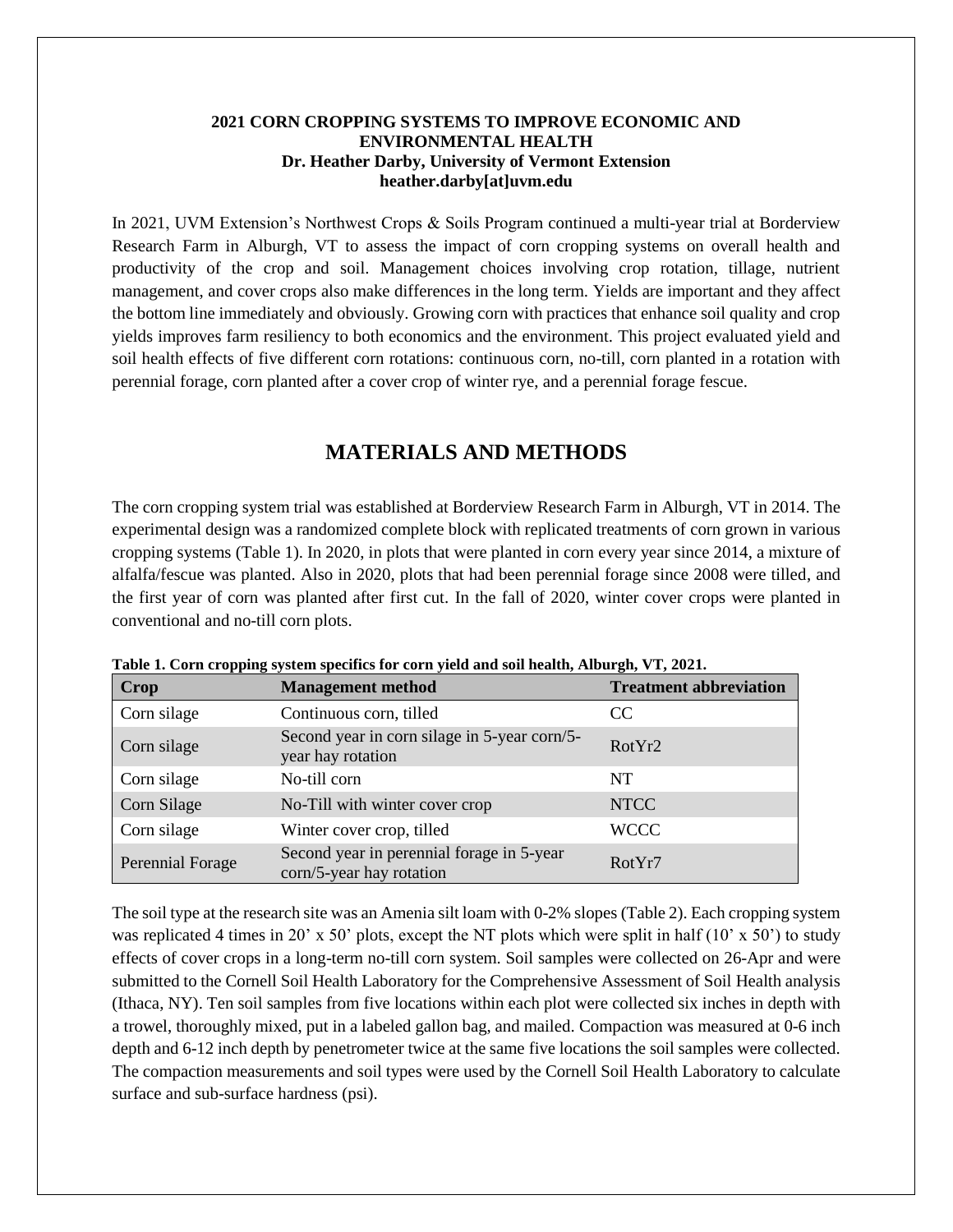Percent aggregate stability was measured by Cornell Sprinkle Infiltrometer and indicates ability of soil to resist erosion. Predicted percent available water capacity and predicted soil protein (N mg/soil g) was calculated with a Random Forest model from a suite of measured parameters and soil texture (Cornell Soil Health Manual Series, Fact Sheet Number 19-05b). Predicted soil protein is used to quantify organically bound nitrogen (N) that microbial activity can mineralize from soil organic matter and make plant-available. Percent organic matter was measured by loss on ignition when soils are dried at 105℃ to remove water then ashed for two hours at 500℃. Total carbon (organic and inorganic forms) is measured using complete oxidation of carbon at high temperature combustion (2000° F). Total nitrogen is measured with DUMAS combustion methodology. It measured organic (living and non-living) and inorganic (mineral) forms of nitrogen. Active carbon (active C mg/soil kg) was measured with potassium permanganate and is used as an indicator of available carbon (i.e. food source) for the microbial community. Soil respiration  $(CO<sub>2</sub>)$ mg/soil g) is measured by amount of  $CO<sub>2</sub>$  released over a four-day incubation period and is used to quantify metabolic activity of the soil microbial community. The Overall Quality Score is an average of all soil health indicator ratings and it includes the aforementioned quality indicators as well as pH, phosphorus, and potassium levels. It should be considered as a general summary for soil quality. The scores range between 0-100%. Less than 20% is regarded as very low, 20-40% is low, 40-60% is medium, 60-80% is high, and greater than 80% is very high.

On 27-Apr, WCCC cover crop was sampled. Dried and coarsely-ground plot samples were reground using a cyclone sample mill (1mm screen) from the UDY Corporation and brought to UVM's Agricultural and Environmental Testing Laboratory where they were analyzed for carbon and nitrogen using gas chromatography. The CC, WCCC, and RotYr2 plots were tilled with a Pottinger TerraDisc on 7-May (Table 2). Corn was seeded in 30" rows with a John Deere 1750 corn planter on 7-May in the CC, WCCC, NT, NTCC, and RotYr2 plots. At planting, 250 lbs ac<sup>-1</sup> of an 19-19-19 starter fertilizer was applied to all corn plots. The corn variety was Syngenta NK8618-GTA, relative maturity (RM) of 86 days, at 36,500 seeds ac<sup>-1</sup>.

| <b>Location</b>                              | <b>Borderview Research Farm - Alburgh, VT</b>                                                                                                                                                |
|----------------------------------------------|----------------------------------------------------------------------------------------------------------------------------------------------------------------------------------------------|
| Soil type                                    | Amenia silt loam, 0-2% slope                                                                                                                                                                 |
| <b>Previous crop</b>                         | Corn or Alfalfa/Fescue                                                                                                                                                                       |
| Plot size (ft)                               | $20 \times 50$                                                                                                                                                                               |
| <b>Replications</b>                          | $\overline{4}$                                                                                                                                                                               |
| <b>Management treatments</b>                 | Tilled continuous corn (CC), tilled rye cover crop (WCCC),<br>$2nd$ year corn (RotYr2), no-till corn (NT), no-till with cover<br>crop (NTCC), 2 <sup>nd</sup> year perennial forage (RotYr7) |
| <b>Corn variety</b>                          | Syngenta NK8618-GTA (86 RM)                                                                                                                                                                  |
| Seeding rates (seeds $ac^{-1}$ )             | 36,500                                                                                                                                                                                       |
| <b>Planting equipment</b>                    | John Deere 1750 corn planter                                                                                                                                                                 |
| Cover crop $(2020)$                          | 100 lbs ac <sup>-1</sup> VNS winter rye, 22-Sep-2020                                                                                                                                         |
| <b>Tillage date</b>                          | 7-May (CC, WCCC, RotYr2)                                                                                                                                                                     |
| <b>Planting date</b>                         | 7-May (CC, WCCC, NT, NTCC, RotYr2)                                                                                                                                                           |
| Row width (in.)                              | 30                                                                                                                                                                                           |
| <b>Corn Starter fertilizer (at planting)</b> | 250 lbs $ac^{-1}$ 19-19-19, 7-May                                                                                                                                                            |

**Table 2. Agronomic information for corn cropping system, Alburgh, VT, 2021.**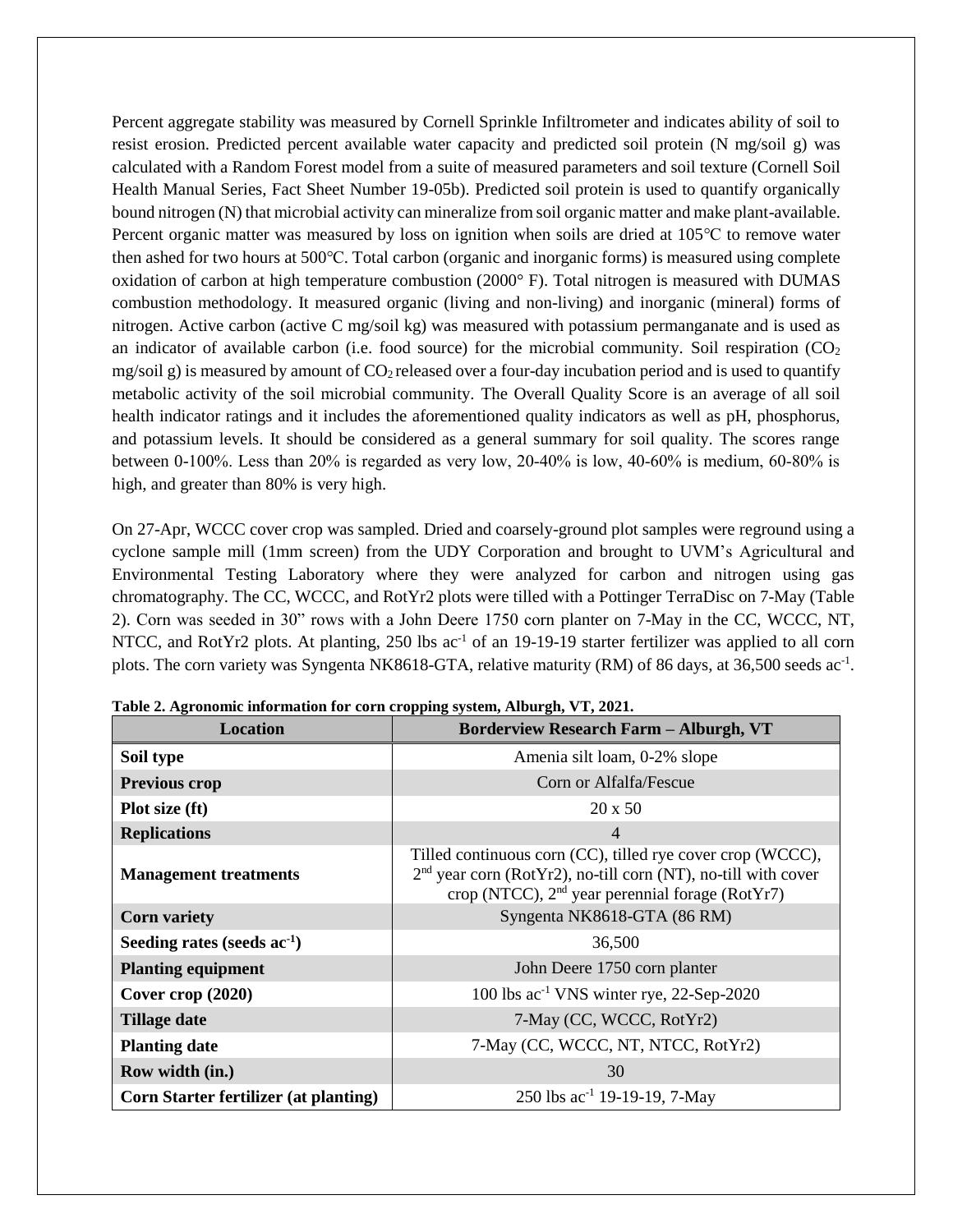| <b>Location</b>                                   | <b>Borderview Research Farm - Alburgh, VT</b>                            |
|---------------------------------------------------|--------------------------------------------------------------------------|
| RotYr7 1 <sup>st</sup> harvest date               | $26$ -May                                                                |
| <b>Forage fertilizer</b>                          | 100 lbs $ac^{-1}$ 0-0-51, 26-May                                         |
| <b>Additional fertilizer (all plots topdress)</b> | 400 lbs ac <sup>-1</sup> 25-12-18, 17-Jun                                |
| RotYr7 2 <sup>nd</sup> harvest date               | $7-Jul$                                                                  |
| <b>Forage fertilizer</b>                          | 100 lbs $ac^{-1}$ 0-0-51, 7-Jul                                          |
| RotYr7 3 <sup>rd</sup> harvest date               | $25-Aug$                                                                 |
| <b>Forage fertilizer</b>                          | 100 lbs ac <sup>-1</sup> 0-0-51 & 100 lbs ac <sup>-1</sup> 46-0-0, 9-Sep |
| <b>Corn harvest date</b>                          | $3-Sep$                                                                  |

**Table 2 (cont'd). Agronomic information for corn cropping system, Alburgh, VT, 2021.**

Corn was topdressed on 17-Jun with nitrogen fertilizer by broadcast according to the highest Pre-Sidedress Nitrate Test (PSNT) recommendation (Table 7). The PSNT soil samples were collected on 10-Jun with a 1-inch diameter Oakfield core to six inches in depth at five locations per plot. The samples were combined by plot and analyzed by UVM's Agricultural and Environmental Testing Laboratory using KCl extract and ion chromatograph.

Corn was harvested for silage from NT, NTCC, WCCC, CC, and RotYr2 plots on 3-Sep with a John Deere 2-row chopper and weighed in a wagon fitted with scales. Corn populations were determined by counting number of corn plants in a 17.5 feet section in the middle two rows of each plot. Dry matter yields were calculated and adjusted to 35% dry matter. Silage quality was analyzed using the FOSS NIRS (near infrared reflectance spectroscopy) DS2500 Feed and Forage analyzer. Dried and coarsely-ground plot samples were brought to the UVM's Cereal Grain Testing Laboratory where they were reground using a cyclone sample mill (1mm screen) from the UDY Corporation. The samples were then analyzed using the FOSS NIRS DS2500 for crude protein (CP), acid detergent fiber (ADF), neutral detergent fiber (NDF), total digestible nutrients (TDN), and Net Energy-Lactation (NEL).

Perennial forage was harvested and weighed with a Carter Forage Harvester fitted with scales in one 3' x 50' strips. RotYr7 was harvested on 26-May, 7-Jul, and 25-Aug. After 1st cut, RotYr7 plots received 100 lbs ac<sup>-1</sup> 0-0-51 on 26-May and 400 lbs ac<sup>-1</sup> 25-12-18 on 17-Jun. After 2<sup>nd</sup> cut, RotYr7 received 100 lbs ac<sup>-1</sup> 0-0-51 on 7-Jul. After 3rd cut, RotYr7 plots received 100 lbs  $ac^{-1}$  0-0-51 and 100 lbs  $ac^{-1}$  46-0-0 on 9-Sep. Perennial forage moisture and dry matter yield were calculated with an approximate two-pound subsample of the harvested material from each strip was collected, dried, ground, and then analyzed at the University of Vermont's Cereal Grain Testing Laboratory, Burlington, VT, for quality analysis with the methods outlined above. CP, ADF, NDF and 48-hour digestible NDF (NDFD) were determined.

Mixtures of true proteins, composed of amino acids and non-protein nitrogen, make up the CP content of forages. The CP content of forages is determined by measuring the amount of nitrogen and multiplying by 6.25. The bulky characteristics of forage come from fiber. Forage feeding values are negatively associated with fiber since the less digestible portions of plants are contained in the fiber fraction. The detergent fiber analysis system separates forages into two parts: cell contents, which include sugars, starches, proteins, non-protein nitrogen, fats and other highly digestible compounds; and the less digestible components found in the fiber fraction. The total fiber content of forage is contained in the neutral detergent fiber (NDF).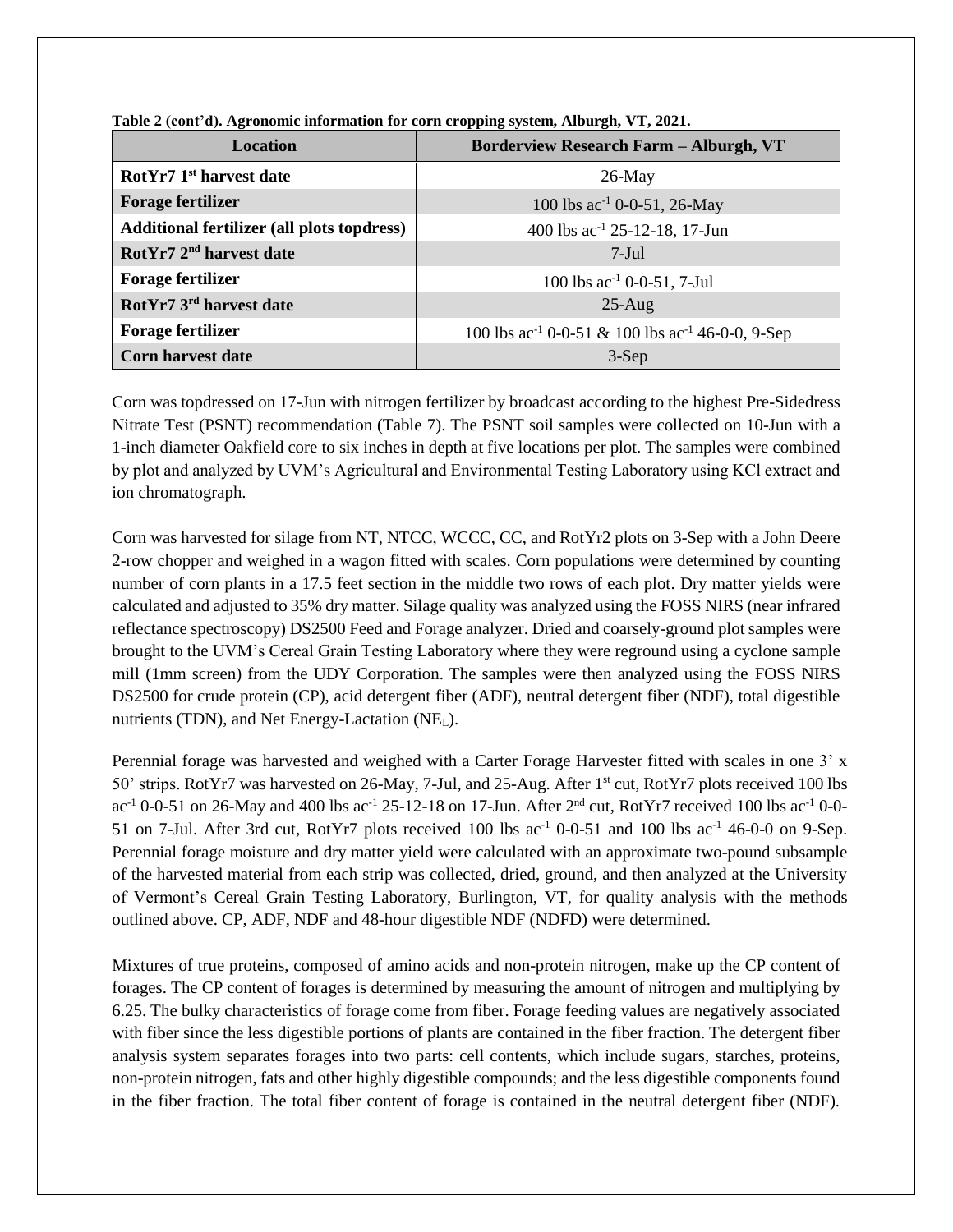Chemically, this fraction includes cellulose, hemicellulose, and lignin. Because of these chemical components and their association with the bulkiness of feeds, NDF is closely related to feed intake and rumen fill in cows. In recent years, the need to determine rates of digestion in the rumen of the cow has led to the development of NDFD. This in vitro digestibility calculation is very important when looking at how fast feed is being digested and passed through the cow's rumen. Higher rates of digestion lead to higher dry matter intakes and higher milk production levels. Similar types of feeds can have varying NDFD values based on growing conditions and a variety of other factors. In this research, the NDFD calculations are based on 48-hour in vitro testing.

Net energy for lactation (NEL) is calculated based on concentrations of NDF and ADF. NE<sup>L</sup> can be used as a tool to determine the quality of a ration, but should not be considered the sole indicator of the quality of a feed, as NE<sup>L</sup> is affected by the quantity of a cow's dry matter intake, the speed at which her ration is consumed, the contents of the ration, feeding practices, the level of her production, and many other factors. Most labs calculate  $NE<sub>L</sub>$  at an intake of three times maintenance. Starch can also have an effect on  $NE<sub>L</sub>$ , where the greater the starch content, the higher the  $NE<sub>L</sub>$  (measured in Mcal per pound of silage), up to a certain point. High grain corn silage can have average starch values exceeding 40%, although levels greater than 30% are not considered to affect energy content and might in fact have a negative impact on digestion. Starch levels vary from field to field, depending on growing conditions and variety.

Milk per acre and milk per ton of harvested feed are two measurements used to combine yield with quality and arrive at a benchmark number indicating how much revenue in milk can be produced from an acre or a ton of corn silage. This calculation relies heavily on the NE<sup>L</sup> calculation and can be used to make generalizations about data, but other considerations should be analyzed when including milk per ton or milk per acre in the decision-making process.

Yield data and stand characteristics were analyzed using mixed model analysis using the mixed procedure of SAS (SAS Institute, 1999). Replications within trials were treated as random effects, and corn cropping systems were treated as fixed. Treatment mean comparisons were made using the Least Significant Difference (LSD) procedure when the F-test was considered significant ( $p<0.10$ ).

Variations in yield and quality can occur because of variations in genetics, soil, weather, and other growing conditions. Statistical analysis makes it possible to determine whether a difference among hybrids is real

or whether it might have occurred due to other variations in the field. At the bottom of each table a LSD value is presented for each variable (i.e. yield). Least Significant Differences (LSDs) at the 0.10 level of significance are shown. Where the difference between two treatments within a column is equal to or greater than the LSD value at the bottom of the column, you can be sure that for 9 out of 10 times, there is a real difference between the two hybrids. Treatments

| <b>Treatment</b> | Yield            |
|------------------|------------------|
| A                | 6.0 <sup>b</sup> |
| B                | $7.5^{\rm a}$    |
| C                | 9.0 <sup>a</sup> |
| <b>LSD</b>       | 2.0              |

that did not perform significantly different from each other share the same letter. In this example, treatment C is significantly different from treatment A, but not from treatment B. The difference between C and B is equal to 1.5, which is less than the LSD value of 2.0. This means that these treatments did not differ in yield. The difference between C and A is equal to 3.0 which is greater than the LSD value of 2.0. This means that the yields with these treatments were significantly different from one another. The shared letter indicates that treatment B was not significantly lower than the top yielding treatment C, indicated in bold.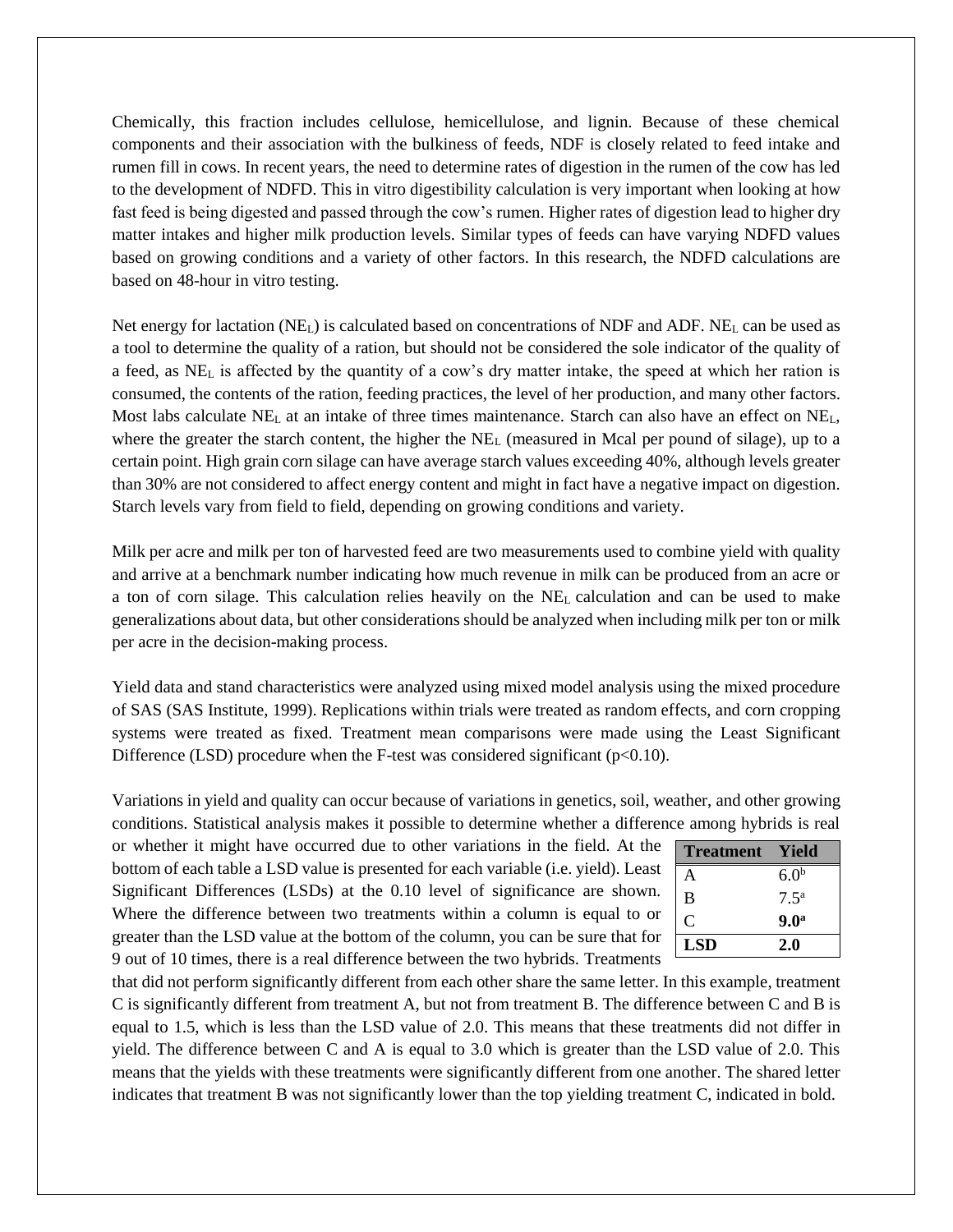# **RESULTS**

## **Weather Data**

Weather data were collected with an onsite Davis Instruments Vantage Pro2 weather station equipped with a WeatherLink data logger. Temperature, precipitation, and accumulation of Growing Degree Days (GDDs) are consolidated for the 2021 growing season (Tables 3 and 4). Historical weather data are from 1991-2020 at cooperative observation stations in Burlington, VT, approximately 45 miles from Alburgh, VT.

With the exception of July which was cooler, the 2021 growing season was warmer and dryer than the 30year average. There were a total of 2613 Growing Degree Days (GDDs) for corn from May through September—64 GDDs more than the historical average (Table 3). There were a total of 3542 GDDs for forages from April through August—99 GDDs more than the historical average (Table 4). The season was also very dry, ending with a 6.24 inch rainfall deficit.

| Alburgh, VT                       | May     | $\bullet$<br>June | July    | August  | September |
|-----------------------------------|---------|-------------------|---------|---------|-----------|
| Average temperature $(^{\circ}F)$ | 58.4    | 70.3              | 68.1    | 74.0    | 62.8      |
| Departure from normal             | $-0.03$ | 2.81              | $-4.31$ | 3.25    | 0.14      |
|                                   |         |                   |         |         |           |
| Precipitation (inches)            | 0.66    | 3.06              | 2.92    | 2.29    | 4.09      |
| Departure from normal             | $-3.10$ | $-1.20$           | $-1.14$ | $-1.25$ | 0.42      |
|                                   |         |                   |         |         |           |
| Corn GDDs (base $50^{\circ}F$ )   | 334     | 597               | 561     | 727     | 394       |
| Departure from normal             | 33      | 73                | $-134$  | 85      |           |

#### **Table 3. Consolidated weather data and GDDs for corn, Alburgh, VT, 2021.**

Based on weather data from a Davis Instruments Vantage Pro2 with WeatherLink data logger. Historical averages are for 30 years of NOAA data (1991-2020) from Burlington, VT.

| TROIC II CONSONANCA # CAUNT GARA ANA OD DS IOI PEI CHINAI IOI ALCEI INOMENI, I I I TOTIL |       |         |         |         |         |  |
|------------------------------------------------------------------------------------------|-------|---------|---------|---------|---------|--|
| Alburgh, VT                                                                              | April | May     | June    | July    | August  |  |
| Average temperature $({}^{\circ}F)$                                                      | 48.1  | 58.4    | 70.3    | 68.1    | 74.0    |  |
| Departure from normal                                                                    | 2.52  | $-0.03$ | 2.81    | $-4.31$ | 3.25    |  |
|                                                                                          |       |         |         |         |         |  |
| Precipitation (inches)                                                                   | 3.52  | 0.66    | 3.06    | 2.92    | 2.29    |  |
| Departure from normal                                                                    | 0.45  | $-3.10$ | $-1.20$ | $-1.14$ | $-1.25$ |  |
|                                                                                          |       |         |         |         |         |  |
| Perennial forage GDDs (base 41°F)                                                        | 284   | 546     | 866     | 840     | 1006    |  |
| Departure from normal                                                                    | 69    | 6       | 72      | $-134$  | 86      |  |

#### **Table 4. Consolidated weather data and GDDs for perennial forage, Alburgh, VT, 2021.**

Based on weather data from a Davis Instruments Vantage Pro2 with WeatherLink data logger. Historical averages are for 30 years of NOAA data (1991-2020) from Burlington, VT.

### **Soil Test Results**

On 26-Apr, before field operations, soil samples were collected on all plots. Overall, treatments that were in RotYr2 had superior soil quality when compared to any of the cropping systems (Tables 5 and 6). The RotYr2 treatment had significantly higher organic matter, active carbon, total carbon, total nitrogen, soil protein, and aggregate stability. For the last seven years, RotYr2 consistently had significantly higher soil respiration than the corn treatments. This indicates that after its second year in corn, the legacy effects of perennial forage are still having a positive impact on soil health. Conversely, RotYr7 with its second year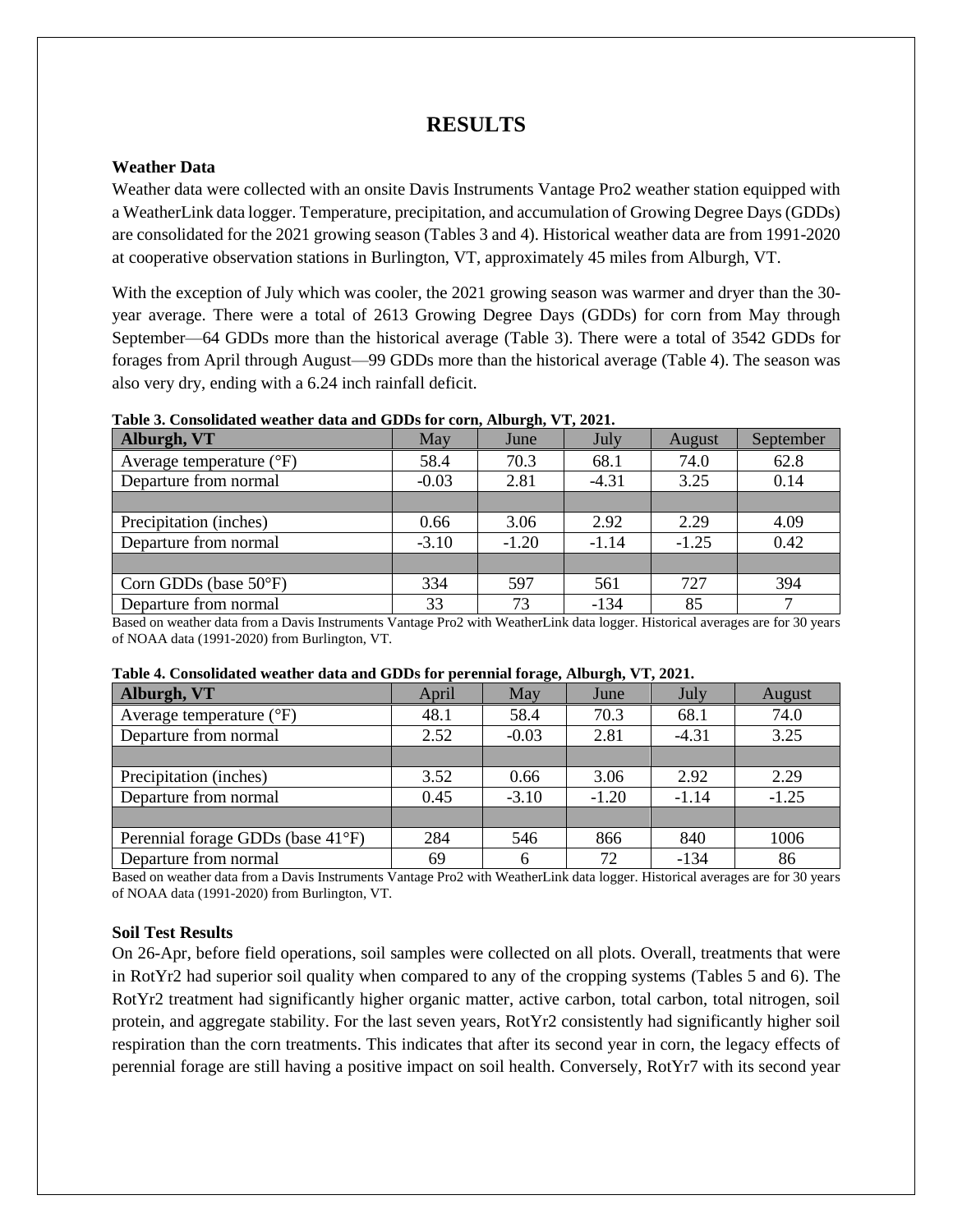in perennial forage, did not have a soil health score significantly different from CC. The WCCC treatment had the lowest soil health score.

There were individual soil health metric differences among treatment. NT and NTCC had statistically similar levels of organic matter, active carbon, and aggregate stability. However, after its first year in cover crops, NTCC had lower percent total carbon and total nitrogen. However, NTCC had higher soil respiration than NC. These differences may be that the additional living roots were feeding micro-organisms, but soil samples were taken too early in the season for the micro-organisms to decompose dying cover crop vegetation, thus limiting contributions to soil carbon and nitrogen. With the exception of aggregate stability, depending on the metric, RotYr7 had similar results to either NT or NTCC. RotYr7 had lower aggregate stability than the NT treatments. This indicates that aggregate stability may take more than two years after transition from continuous corn with tillage to perennial forage to build up to the level of aggregate stability in no-till operations. CC consistently had the lowest soil health metric measurements. WCCC performed similarly to CC in all metrics except soil, respiration in which it was significantly higher than CC.

|                                      |  |  |  | Table 5. Organic matter, active carbon, total carbon, total nitrogen, soil proteins, and soil respiration for six |  |  |  |
|--------------------------------------|--|--|--|-------------------------------------------------------------------------------------------------------------------|--|--|--|
| cropping systems, Alburgh, VT, 2021. |  |  |  |                                                                                                                   |  |  |  |

| <b>Cropping</b><br>system | <b>Organic</b><br>matter | <b>Active</b><br>carbon | <b>Total</b><br>carbon | <b>Total</b><br>nitrogen | <b>Soil</b><br>proteins | <b>Soil</b><br>respiration |
|---------------------------|--------------------------|-------------------------|------------------------|--------------------------|-------------------------|----------------------------|
|                           | $\frac{0}{0}$            | ppm                     | $\frac{0}{0}$          | $\frac{0}{0}$            | N mg/soil g             | $CO2$ mg/soil g            |
| CC                        | $3.29$ <sup>c†</sup>     | 650 <sup>bcd</sup>      | 2.07 <sup>d</sup>      | $0.214$ <sup>d</sup>     | $7.24$ <sup>de</sup>    | $0.475^{\rm e}$            |
| RotYr2                    | $4.25^{\rm a}$           | 739 <sup>a</sup>        | 2.77 <sup>a</sup>      | $0.271$ <sup>a</sup>     | 8.79 <sup>a</sup>       | $0.865^{\rm a}$            |
| <b>NT</b>                 | 3.60 <sup>b</sup>        | $663^{bc}$              | $2.42^{b}$             | $0.248^{b}$              | 9.03 <sup>b</sup>       | 0.555c                     |
| <b>NTCC</b>               | $3.56^b$                 | 637 <sup>cd</sup>       | $2.21t^c$              | $0.230$ c                | 7.57 <sup>cd</sup>      | $0.633^{b}$                |
| <b>WCCC</b>               | 3.28 <sup>c</sup>        | 609 <sup>d</sup>        | 2.04 <sup>d</sup>      | $0.211$ <sup>d</sup>     | 7.05 <sup>e</sup>       | 0.514 <sup>d</sup>         |
| RotYr7                    | $3.55^{b}$               | 691 <sup>b</sup>        | 2.25 <sup>c</sup>      | 0.231c                   | 7.81 <sup>bc</sup>      | 0.619 <sup>b</sup>         |
| $LSD (0.10)^{\ddagger}$   | 0.179                    | 43.6                    | 0.133                  | 0.014                    | 0.362                   | 0.039                      |
| <b>Trial Mean</b>         | 3.59                     | 665                     | 2.29                   | 0.234                    | 7.75                    | 0.610                      |

† Within a column, treatments with that same letter did not perform significantly different from each other.

‡ LSD – Least Significant Difference at p=0.10.

| Table 6. Aggregate stability, available water capacity, surface hardness, sub-surface hardness, and overall soil |  |
|------------------------------------------------------------------------------------------------------------------|--|
| health score for six cropping systems, Alburgh, VT, 2021.                                                        |  |

| <b>Cropping</b><br>system | <b>Aggregate</b><br>stability<br>$\frac{0}{0}$ | <b>Available water</b><br>capacity<br>m/m | <b>Surface</b><br>hardness<br>psi | <b>Sub-surface</b><br>hardness<br>psi | Soil health score  |
|---------------------------|------------------------------------------------|-------------------------------------------|-----------------------------------|---------------------------------------|--------------------|
| CC                        | $20.3^{d\dagger}$                              | 0.231                                     | 97.0                              | 240                                   | $73.1^{\text{de}}$ |
| RotYr2                    | 66.0 <sup>a</sup>                              | 0.232                                     | 102                               | 238                                   | $85.6^{\circ}$     |
| <b>NT</b>                 | 45.2 <sup>b</sup>                              | 0.223                                     | 103                               | 205                                   | $78.2^{bc}$        |
| <b>NTCC</b>               | 45.1 <sup>b</sup>                              | 0.226                                     | 91.0                              | 201                                   | 79.3 <sup>b</sup>  |
| <b>WCCC</b>               | $22.5^d$                                       | 0.227                                     | 85.0                              | 199                                   | $72.0^\circ$       |
| RotYr7                    | 31.7 <sup>c</sup>                              | 0.230                                     | 86.0                              | 235                                   | 75.8 <sup>cd</sup> |
| LSD $(0.10)^{\ddagger}$   | 6.64                                           | $NS^{\S}$                                 | $NS^{\S}$                         | $NS^{\S}$                             | 3.03               |
| <b>Trial Mean</b>         | 38.5                                           | 0.228                                     | 93.9                              | 220                                   | 77.3               |

† Within a column, treatments with that same letter did not perform significantly different from each other.

‡ LSD – Least Significant Difference at p=0.10.

§ NS – No significant difference was determined among the treatments.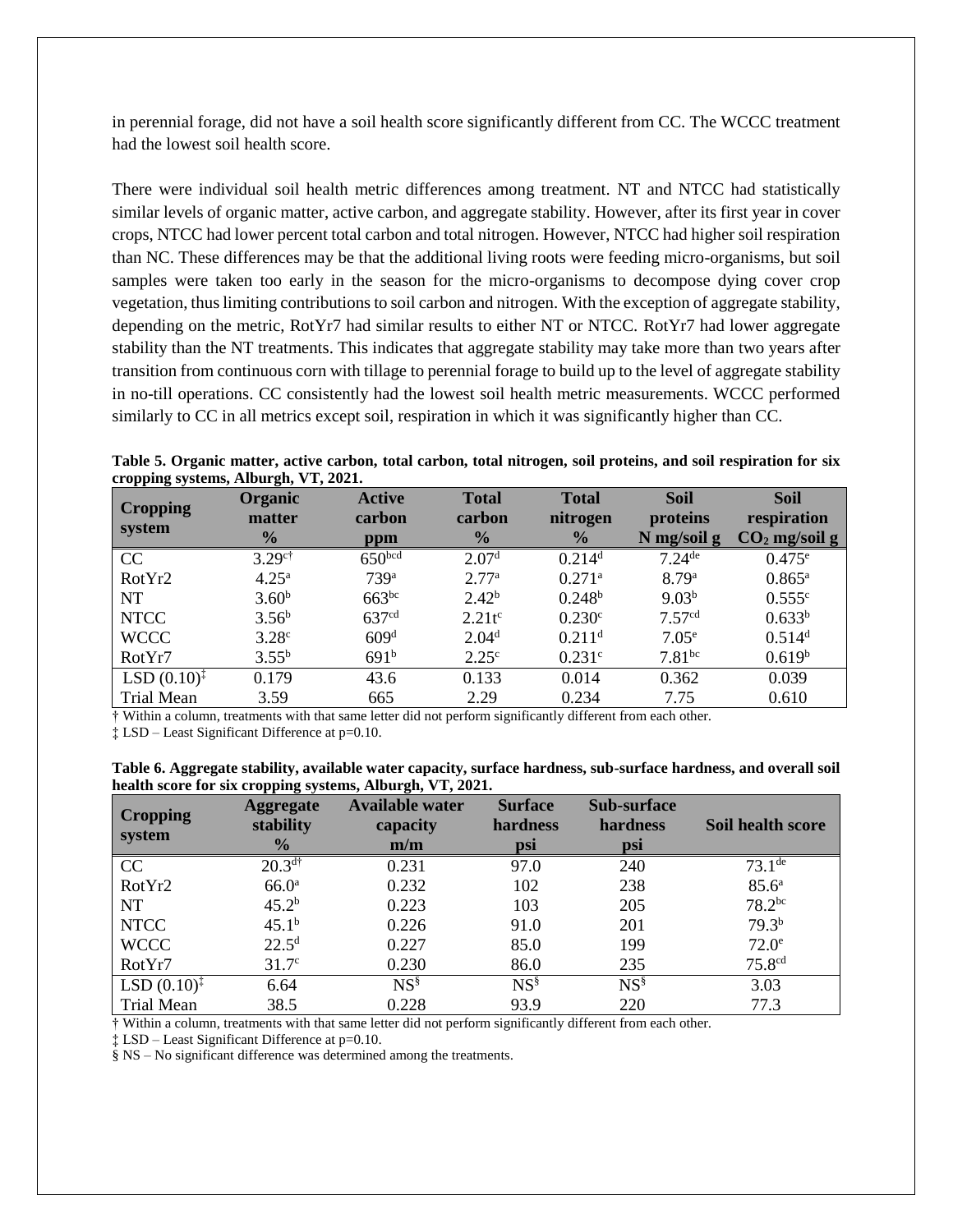On 10-Jun, soil samples were collected for PSNT analysis (Table 7). There was no significant difference in corn cropping systems for soil nitrate concentrations or nitrogen recommendations for 25 ton ac<sup>-1</sup> yields. Mean soil nitrate-N (NO<sup>-3</sup>-N) among the treatments was 32.6 ppm with a mean N recommendation of 22.3 N lbs ac<sup>-1</sup>. The highest nitrogen recommendations were in one CC and one NTCC plot for 100 lbs ac<sup>-1</sup>. Nitrogen was applied to meet these highest N recommendations to all plots on 17-Jun as 25-12-18 at a rate of 400 lbs  $ac^{-1}$  (100 N lbs  $ac^{-1}$ ).

| Corn cropping system | $NO3 - N$       | N recommendation for 25 ton ac <sup>1</sup> |
|----------------------|-----------------|---------------------------------------------|
|                      | ppm             | corn                                        |
| CC<br>RotYr2         | 39.2            | 25.0                                        |
|                      | 30.7            | 17.5                                        |
| <b>NT</b>            | 29.7            | 35.0                                        |
| <b>NTCC</b>          | 28.8            | 37.8                                        |
| <b>WCCC</b>          | 34.8            | 0.0                                         |
| $LSD(0.10)$ †        | NS <sub>1</sub> | <b>NS</b>                                   |
| Trial Mean           | 32.6            | 22.3                                        |

† LSD – Least Significant Difference at p=0.10.

‡ NS – No significant difference was determined among the treatments.

#### **Crop Results**

On 2-Sep, data was collected on corn silage populations. Corn plots were harvested on 3-Sep to determine moisture and yield (Table 8). Forage plots were harvested on 26-May, 7-Jul, and 25-Aug to determine moisture and yield (Table 8). There were no differences in dry matter yield among any of the cropping systems indicating the potential of perennial forage to rival corn silage yields on a dry matter basis (Table 8 & Figure 1). Corn yields were highly variable this year likely due to the drought conditions.

|                        | <b>Harvest</b>          |                 |                                |  |  |
|------------------------|-------------------------|-----------------|--------------------------------|--|--|
| <b>Corn cropping</b>   | population              | <b>Yield at</b> | <b>Yield at</b>                |  |  |
| system                 | plants ac <sup>-1</sup> | $DM$ ton $ac-1$ | $35\%$ DM ton ac <sup>-1</sup> |  |  |
| CC                     | $30,565$ <sup>a†</sup>  | 7.04            | 20.1                           |  |  |
| RotYr2                 | $31,452^a$              | 6.22            | 17.8                           |  |  |
| <b>NT</b>              | $30,524$ <sup>a</sup>   | 7.95            | 22.7                           |  |  |
| <b>NTCC</b>            | $28,226^b$              | 7.53            | 21.5                           |  |  |
| <b>WCCC</b>            | $30,645^{\circ}$        | 7.77            | 22.2                           |  |  |
| RotYr7                 | n/a                     | 5.26            | 15.0                           |  |  |
| $LSD(0.10)^{\ddagger}$ | 1,936                   | $NS^{\S}$       | <b>NS</b>                      |  |  |
| Trial mean             | 30,282                  | 6.96            | 19.8                           |  |  |

|  |  |  | Table 8. Corn silage population, harvest dry matter, and yield by treatment, Alburgh, VT, 2021. |  |  |
|--|--|--|-------------------------------------------------------------------------------------------------|--|--|
|  |  |  |                                                                                                 |  |  |

† Within a column, treatments with that same letter did not perform significantly different from each other.

‡ LSD – Least Significant Difference at p=0.10.

§ NS – No significant difference was determined among the treatments.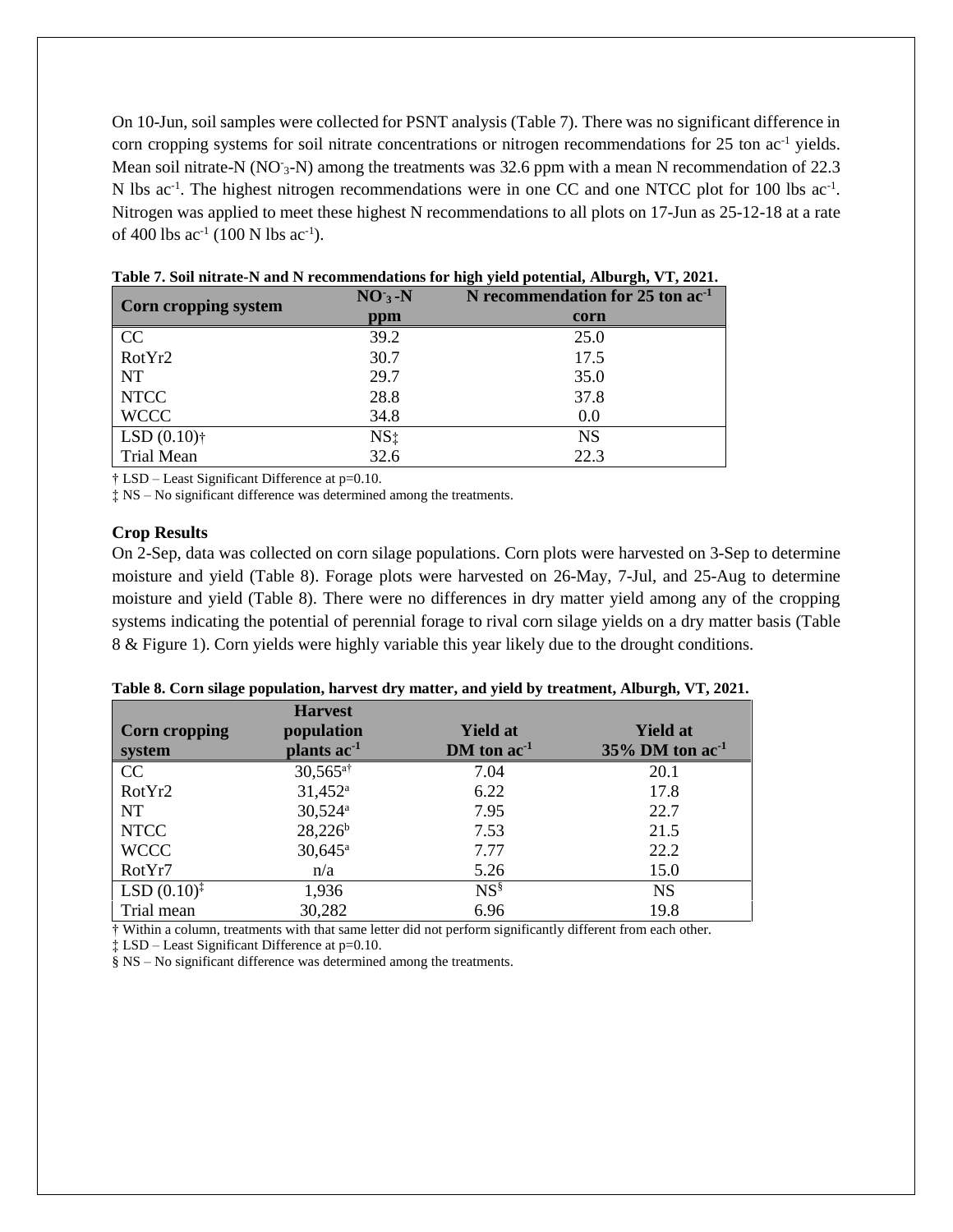

**Figure 1. Cropping system total yield, Alburgh, VT, 2021.**

Standard components of corn silage quality were analyzed and the average quality of first and third harvest of RotYr7 were analyzed for basic quality parameters (Table 9). There were no significant differences among NDF or  $NE<sub>L</sub>$  among any of the treatments. Among corn treatments, there were no significant differences in ADF, NDFD 30 hr., TDN, or milk lbs ac<sup>-1</sup>. Among the corn treatments, RotYr2 had higher protein than CC, NT, and NTCC treatments, but was not significantly different from WCCC. This indicates that CC, NT, and NTCC may have benefitted from additional nitrogen applications. RotYr2 had significantly lower milk lbs ton<sup>-1</sup> than WCCC, but was similar to other corn treatments. RotYr7 had higher crude protein, higher fiber, lower digestibility, lower TDN, lower milk lbs ton<sup>-1</sup>, and lower milk lbs ac<sup>-1</sup> than any of the treatments.

|                         |                      |                   |            |                   |                   |                 | <b>Milk</b>          |                     |  |
|-------------------------|----------------------|-------------------|------------|-------------------|-------------------|-----------------|----------------------|---------------------|--|
| <b>Cropping</b>         | $\bf CP$             | <b>ADF</b>        | <b>NDF</b> | NDFD 30           | <b>TDN</b>        | NE <sub>L</sub> | <b>lbs</b>           | <b>lbs</b>          |  |
| system                  | % of DM              | % of DM           | % of DM    | % of NDF          | % of DM           | Mcal $lb^{-1}$  | $ton-1$              | $ac^{-1}$           |  |
| CC                      | 7.62 <sup>c</sup>    | $26.1^{\rm a}$    | 45.3       | $54.0^{\rm a}$    | $64.0^{\rm a}$    | 1.43            | $2,921^{ab}$         | $20,410^a$          |  |
| RotYr2                  | 8.50 <sup>b</sup>    | $22.8^{\rm a}$    | 45.6       | $55.0^{\rm a}$    | $63.0^{\rm a}$    | 1.41            | $2,808^b$            | $17,454^{\circ}$    |  |
| NT                      | 7.87 <sup>c</sup>    | $24.9^{\rm a}$    | 43.6       | $55.0^{\rm a}$    | $64.0^{\rm a}$    | 1.46            | $2.916^{ab}$         | $23,108^a$          |  |
| <b>NTCC</b>             | 7.71 <sup>c</sup>    | 25.7 <sup>a</sup> | 44.1       | $55.0^{\rm a}$    | $64.0^{\rm a}$    | 1.42            | $2,895^{ab}$         | 21,734 <sup>a</sup> |  |
| <b>WCCC</b>             | $8.20^{bc}$          | $24.0^{\rm a}$    | 42.1       | 56.0 <sup>a</sup> | $63.0^{\rm a}$    | 1.39            | $2.971$ <sup>a</sup> | $23,111^a$          |  |
| RotYr7                  | $17.2$ <sup>a†</sup> | 33.7 <sup>b</sup> | 43.3       | 50.8 <sup>b</sup> | 58.8 <sup>b</sup> | 1.32            | $2,066^{\circ}$      | $3,849^b$           |  |
| $LSD (0.10)^{\ddagger}$ | 0.588                | 4.51              | $NS^{\S}$  | 2.32              | 2.42              | <b>NS</b>       | 154                  | 11,354              |  |
| Trial mean              | 9.52                 | 26.9              | 44.0       | 54.1              | 62.8              | 1.40            | 2,763                | 18,278              |  |

#### **Table 9. Impact of cropping systems on crop quality, 2021.**

† Within a column, treatments with that same letter did not perform significantly different from each other.

‡ LSD – Least Significant Difference at p=0.10.

§ NS – No significant difference was determined among the treatments.